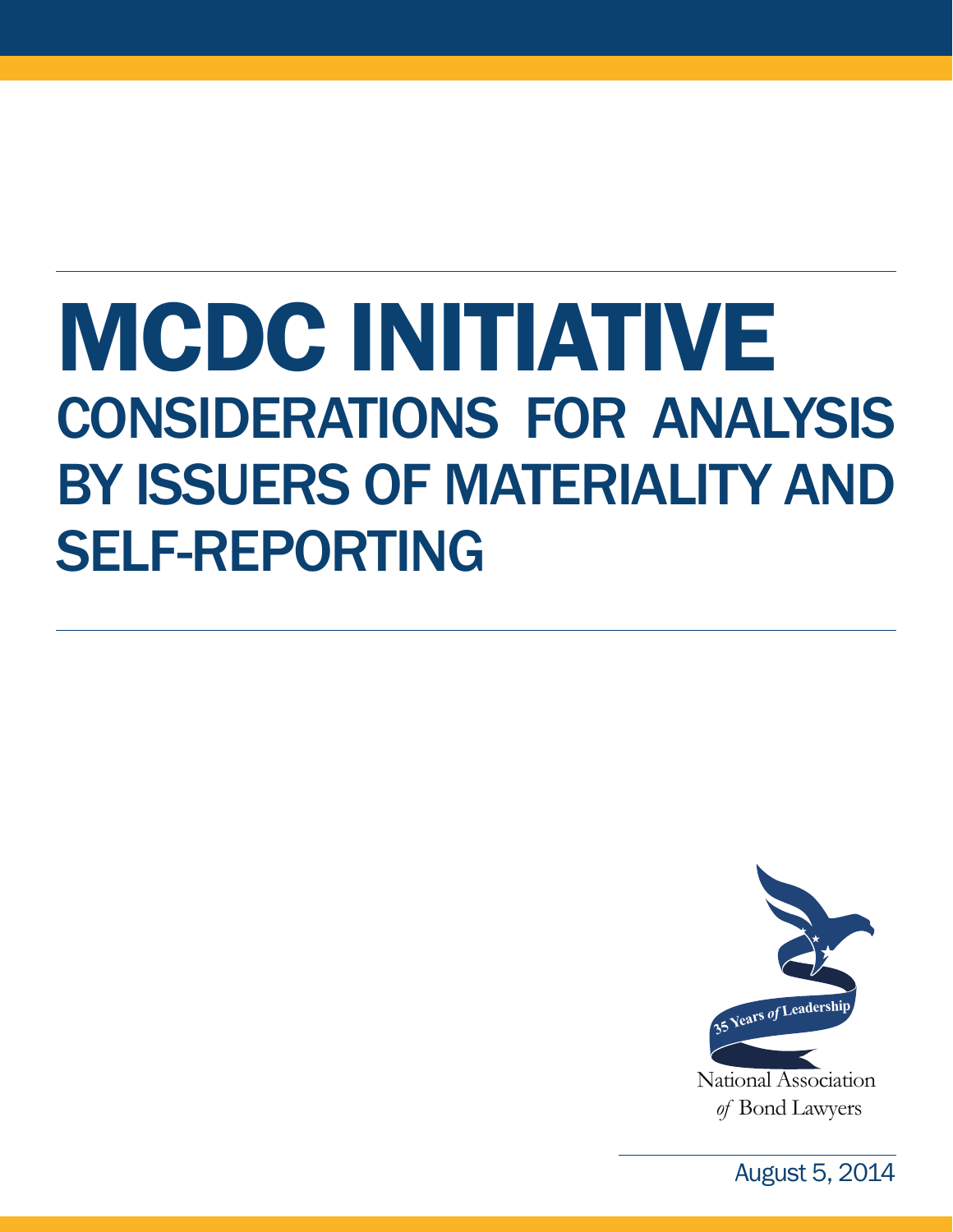

*of* Bond Lawyers

**President ALLEN K. ROBERTSON**  CHARLOTTE, NC

**President-Elect ANTONIO D. MARTINI**  BOSTON, MA

**Treasurer KENNETH R. ARTIN**  ORLANDO, FL

**Secretary CLIFFORD M. GERBER**  SAN FRANCISCO, CA

**Immediate Past President SCOTT R. LILIENTHAL**  WASHINGTON, DC

#### **Directors:**

**SARA DAVIS BUSS**  PITTSBURGH, PA

**MICHELA DALIANA**  NEW YORK, NY

**ALEXANDRA M. MACLENNAN**  TAMPA, FL

**RICHARD J. MOORE**  SAN FRANCISCO, CA

**FAITH LI PETTIS**  SEATTLE, WA

**E. TYLER SMITH**  GREENVILLE, SC

**DEE P. WISOR**  DENVER, CO

**Chief Operating Officer LINDA H. WYMAN**  WASHINGTON, DC

**Director of Governmental Affairs WILLIAM J. DALY**  WASHINGTON, DC

PHONE 202-503-3300 601 Thirteenth Street, NW FAX 202-637-0217 Suite 800 South www.nabl.org Washington, D.C. 20005

August 5, 2014

Fellow NABL Members:

Sidley Austin LLP

The paper that follows describes considerations for analysis by issuers and Disclosure Cooperation Initiative" (the "Initiative") announced on March 10, 2014, by the Division of Enforcement (the "Division") of the Securities and Exchange Commission. The Board of Directors of the National Association of Bond Lawyers ("NABL") has authorized the distribution of this paper to our members and other  $\frac{1}{2}$   $\frac{1}{2}$   $\frac{1}{2}$   $\frac{1}{2}$   $\frac{1}{2}$   $\frac{1}{2}$   $\frac{1}{2}$   $\frac{1}{2}$   $\frac{1}{2}$   $\frac{1}{2}$   $\frac{1}{2}$   $\frac{1}{2}$   $\frac{1}{2}$   $\frac{1}{2}$   $\frac{1}{2}$   $\frac{1}{2}$   $\frac{1}{2}$   $\frac{1}{2}$   $\frac{1}{2}$   $\frac{1}{2}$   $\frac{1}{2}$   $\frac{1}{2}$  merested munerpar mans The municipal market participants.  $P^{\text{auto.}}$ obligated persons involved in the offer or sale of municipal securities (collectively, "issuers") of materiality and self-reporting under the "Municipalities Continuing

interpretative issue is the meaning of "material" in the context of the Initiative. As richard *Paper* explain.  $\frac{1}{2}$  must analyze materi prior official statement contains a misstatement (which turns on whether the issuer failed to comply in all material respects with its previous continuing disclosure agreements) and second, if so, whether such misstatement is material within the meaning of the general antifraud provisions of the federal securities law. As this paper also explains, this analysis is different than the decisions made on a daily basis always avoid reaching conclusions about materiality and err on the side of disclosure. meerpreative issue is the meaning of material in the context of the Initiative.<br>this paper explains, issuers considering whether to self-report under the Initiative  $\frac{300}{100}$  whence to sen-rep must analyze "materiality" in addressing two different questions: first, whether a about disclosure in official statements, in which issuers and their counsel almost The Initiative has a raised a number of interpretative issues. A key

NABL exists to promote the integrity of the municipal market by advancing the understanding of and compliance with the law affecting public finance. This paper has been prepared by a special committee in furtherance of that mission. Pupes and Strategies by a september of the committee of the committee and led NABL Past President John McNally spearheaded the work of the committee and led *Mic* dialing choit, Kobelt Fippinge (Sandy) MacLennan, Paul Maco, Faith Pettis, Dean Pope, Walter St. Onge and Frederic (Rick) Weber. the drafting effort, with substantial contributions from Ken Artin, Robert Feyer,  $\frac{1}{26}$   $\frac{1}{26}$   $\frac{1}{26}$   $\frac{1}{26}$   $\frac{1}{26}$   $\frac{1}{26}$   $\frac{1}{26}$   $\frac{1}{26}$   $\frac{1}{26}$ Robert Fippinger, Teri Guarnaccia, Stanley Keller, Andrew Kintzinger, Alexandra

 $\frac{1}{2}$ 

Washington, DC 20036 Decause materiality circumstances in each instance, it is not possible for NABL to articulate definitive rules for determining materiality in the context of the Initiative; however, by suggesting a framework to analyze the issue, we hope that this paper will assist issuers and our members in responding appropriately to the Initiative. **Vanessa Albert Lowry**  Because materiality is determined on the basis of the particular facts and

Sincerely,<br>allen K. Robertson

Allen K. Robertson President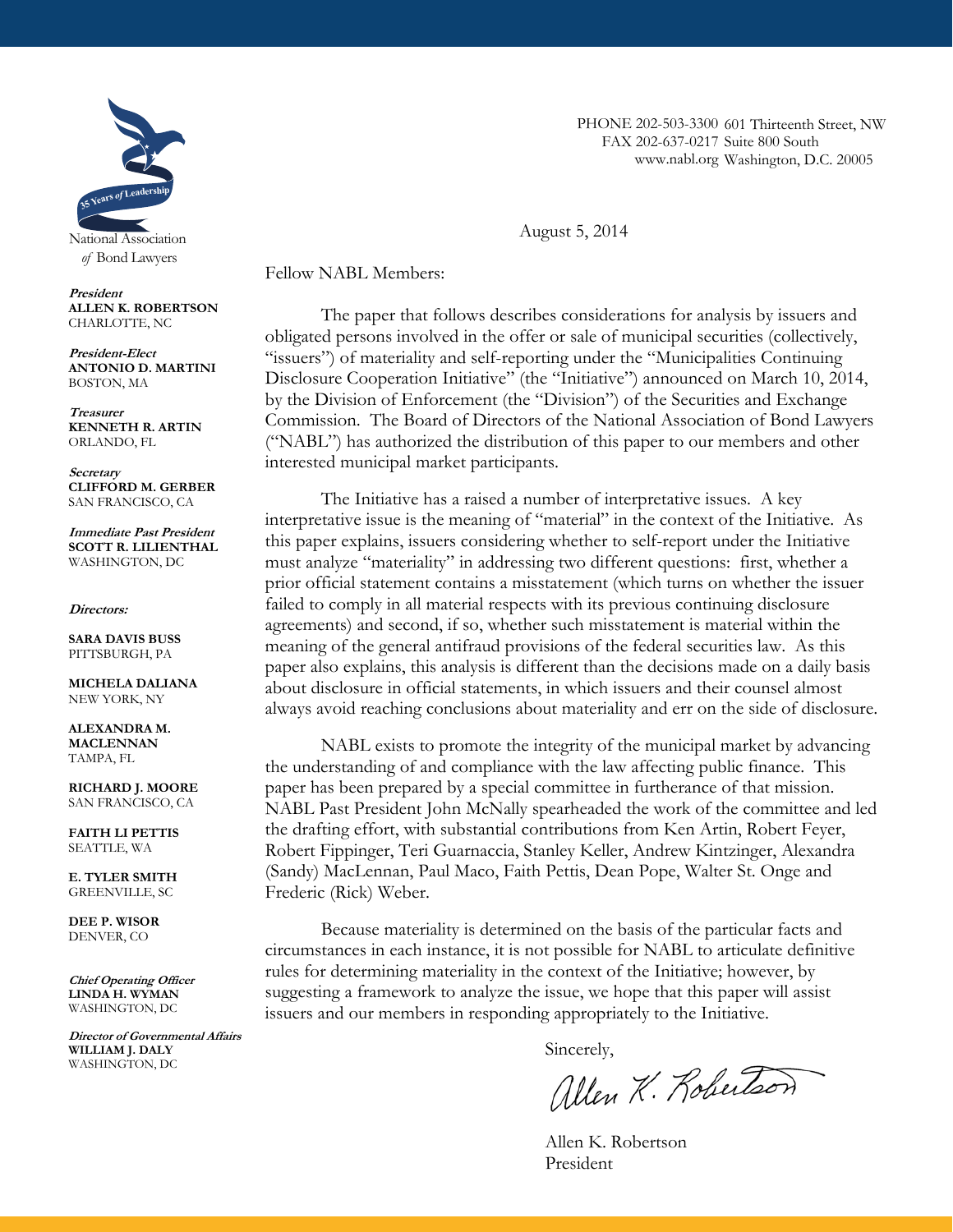

## **MCDC Initiative - Considerations for Analysis by Issuers of Materiality and Self-Reporting**

### **General Overview**

The Division of Enforcement (the "Division") of the Securities and Exchange Commission (the "Commission" or "SEC") released its "Municipalities Continuing Disclosure Cooperation Initiative" (the "Initiative") on March 10, 2014.<sup>1</sup> The Division stated that pursuant to the Initiative, it will recommend the following to the Commission:

> [F]avorable settlement terms to issuers and obligated persons involved in the offer or sale of municipal securities (collectively, "issuers") as well as underwriters of such offerings if they selfreport to the Division possible violations involving materially inaccurate statements relating to prior compliance with the continuing disclosure obligations specified in Rule 15c2-12 under the Securities Exchange Act of 1934.

The Initiative has raised a number of interpretive issues, and the Division has declined to provide guidance beyond statements by staff at industry conferences. A key interpretive issue is the meaning of "material" in the context of the Initiative. This document is intended to serve the limited purpose of suggesting a framework to analyze this issue. This document does not address whether a municipal issuer or other obligated person<sup>2</sup> under a continuing disclosure agreement should self-report under the Initiative, as there are numerous factors that are involved in any such determination (some, but not all, of which are briefly described below). In addition, whether to self-report is a determination to be made by each issuer based on its own facts and circumstances and with the advice of its counsel.

In thinking about the Initiative, it is important to recognize that the Initiative is not about whether an issuer complied with its continuing disclosure undertakings entered into

<sup>&</sup>lt;sup>1</sup> The Initiative was modified on July 31, 2014, to extend the deadline for municipal issuers and obligated persons to self-report from September 10, 2014, to December 1, 2014. The deadline for underwriters of September 10, 2014, was not changed.

<sup>&</sup>lt;sup>2</sup> Use of the term "issuer" throughout this document is intended to refer to both municipal issuers and other obligated persons, which may include governmental agencies, or non-profit or for-profit entities, which have entered into a continuing disclosure agreement pursuant to Rule 15c2-12. Correspondingly, the term "issuer" does not refer to a conduit issuer unless it is a party to a continuing disclosure agreement.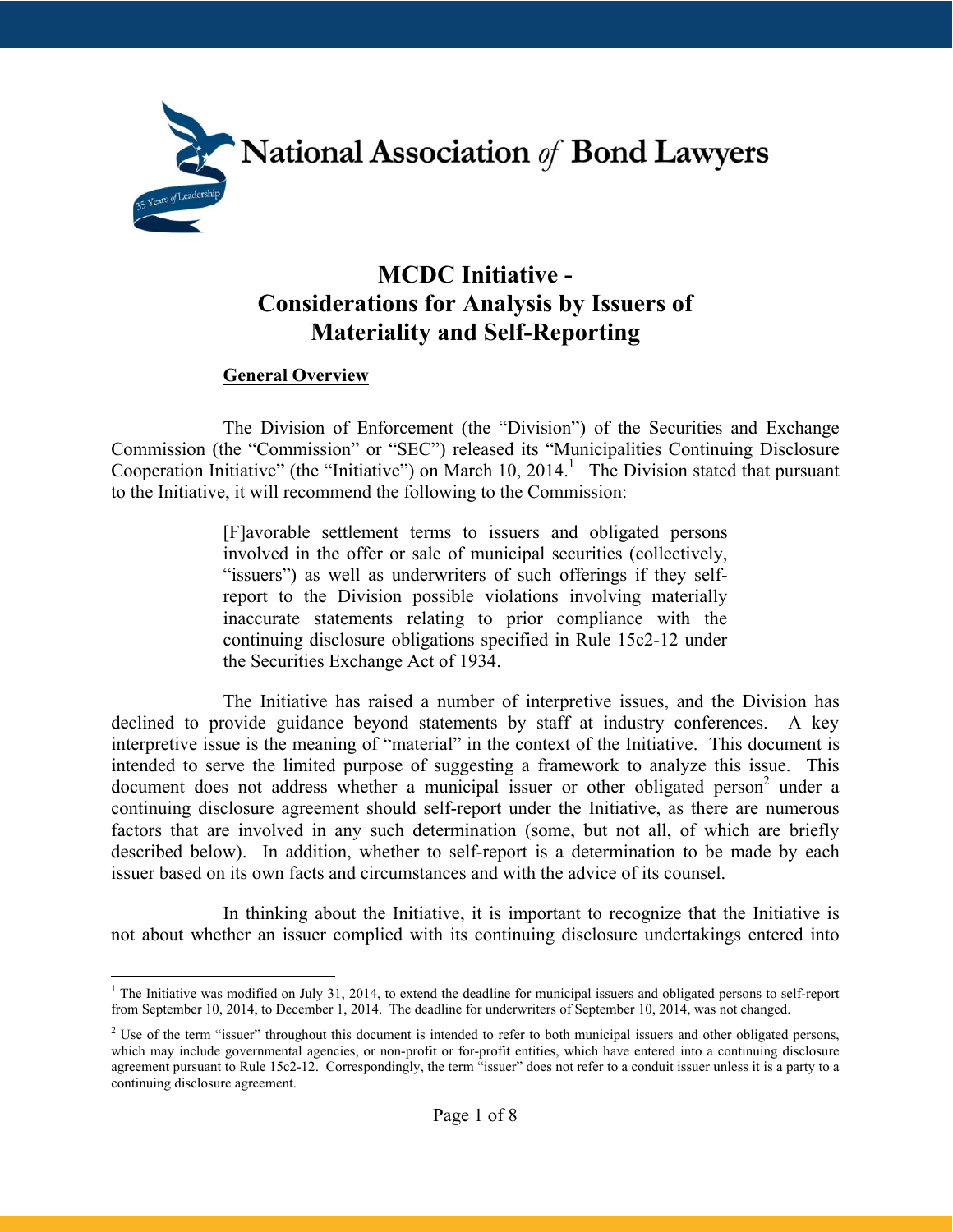pursuant to Rule  $15c2-12$ <sup>3</sup> Rather, the Initiative addresses only "possible violations involving materially inaccurate statements relating to prior compliance  $\dots$ .

The analytical framework suggested by this document is comprised of three key elements:

- 1. Has there been a misstatement? This has two components:
	- a. Was there a failure by the issuer to comply in all material respects with its previous continuing disclosure agreements (i.e., was there a material breach of contract), and
	- b. What did the issuer disclose in its Official Statement regarding the status of its compliance with its previous continuing disclosure agreements.
- 2. If there had been a misstatement, was such misstatement material within the meaning of the general antifraud provisions of the federal securities law?
- 3. If there had been a material misstatement, what factors should an issuer and its counsel consider in determining whether to self-report pursuant to the Initiative?

#### **Materiality**

*General*. Materiality, while a legal concept, is determined on the basis of the particular facts and circumstances in each instance. Although no set of definitive rules for determining materiality in the context of the Initiative can be established, this document offers general considerations for determining (1) whether statements regarding continuing disclosure compliance might have been misstatements, and (2) if so, whether such misstatements were material. Furthermore, because a determination of materiality is dependent on the unique facts and circumstances in any particular instance, and involves the exercise of judgment informed by experience, different parties may reach different conclusions about what is material with respect to similar facts. Moreover, it can be anticipated that issuers and underwriters will have different perspectives, both regarding what may be material and what should be self-reported, particularly in light of the cap on liability applicable to underwriters and the direct application of Rule 15c2- 12 only to underwriters.

Rule 15c2-12 requires, absent an exemption from the Rule, an underwriter to contract to receive a "final official statement," which is defined, for purposes of the Rule, to include, among other things, a description of "any instances in the previous five years in which each person [undertaking to provide annual financial information and notices of material events] failed to comply, *in all material respects*, with any previous undertakings in a written [continuing disclosure] contract or agreement." Thus, an underwriter's compliance with the Rule in a non-exempt offering requires disclosure in an Official Statement of any material

<sup>&</sup>lt;sup>3</sup> Accordingly, the Initiative is not relevant to any failures by an issuer to comply with its continuing disclosure undertakings that may have occurred subsequent to the date of its most recent Official Statement.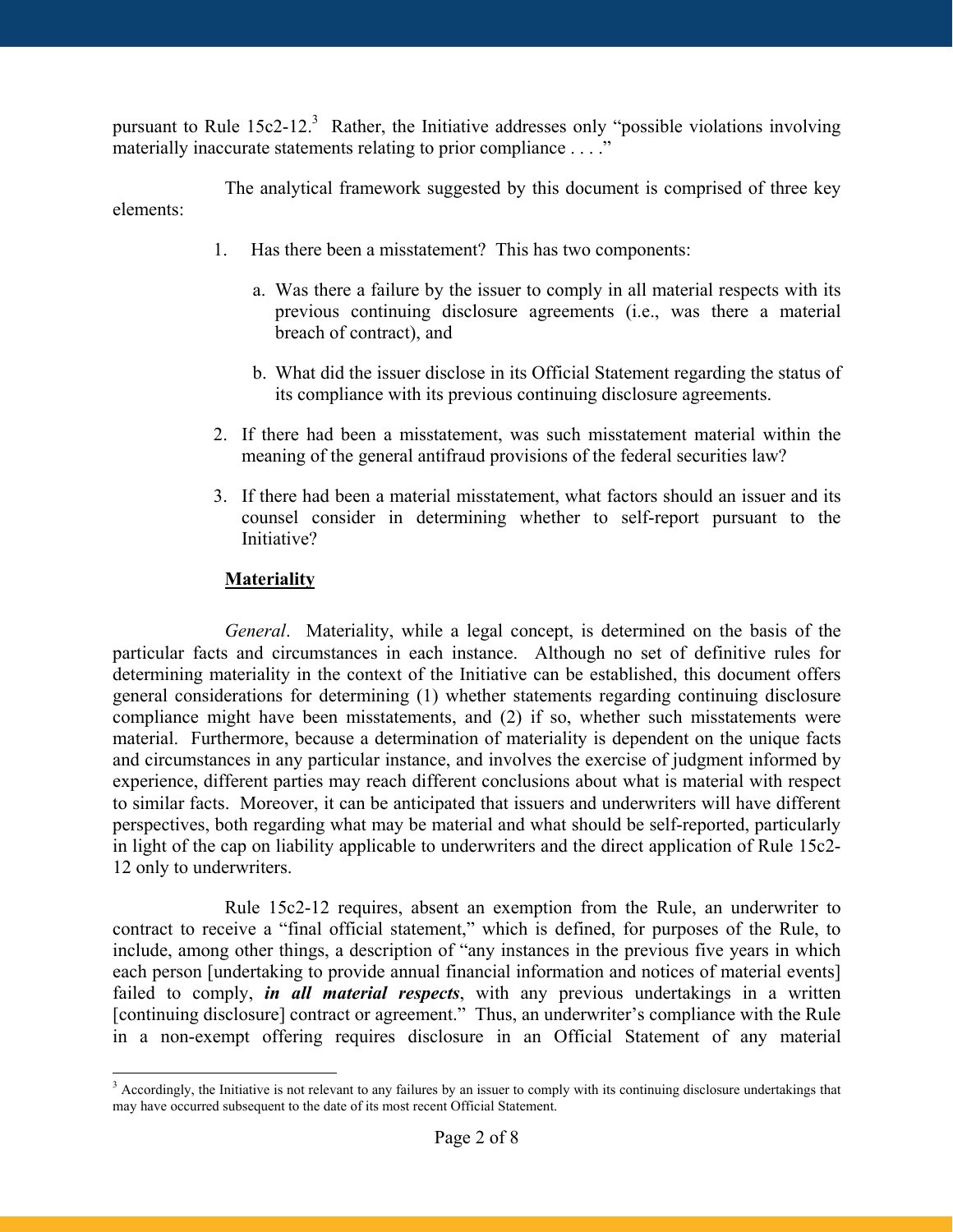noncompliance by the issuer with previous continuing disclosure undertakings. Although the Rule is not directly applicable to issuers and does not require an affirmative statement regarding past continuing disclosure compliance, the Rule language has frequently led to the inclusion in the Official Statement of an affirmative statement of the issuer regarding compliance with previous continuing disclosure undertakings, e.g., a statement that over the last five years the issuer has complied in all material respects with any previous continuing disclosure undertakings.<sup>4</sup>

Consequently, two distinct elements of materiality must be analyzed in determining whether there has been a "material misstatement" that is a candidate for being "selfreported" by the issuer pursuant to the Initiative. The first element is whether an issuer's statement that it has in the previous five years complied in all material respects with any previous continuing disclosure agreements (or the failure by the issuer to fully disclose the extent of its noncompliance) is a "misstatement." The second element is whether any such misstatement is material to an investor<sup>5</sup> within the meaning of the general antifraud provisions of the federal securities law. This document suggests a framework for analyzing these two distinct elements and some considerations in applying such framework.

*Is there a Misstatement*? If an issuer discloses in an Official Statement that in the previous five years it has complied "in all material respects" with its previous continuing disclosure undertakings (or has not fully disclosed the extent of its noncompliance), is that a misstatement? It is generally accepted by experienced practitioners that certain failures to comply with the terms of any previous continuing disclosure undertakings would be considered material non-compliance. For example, if there had been a complete failure to comply with any provision of the previous continuing disclosure undertakings (no annual filings, no event filings), yet the affirmative statement regarding prior compliance described above had been made, such statement would have been a misstatement. It also is generally accepted by experienced practitioners that certain other failures to comply with the terms of the previous continuing disclosure undertakings would not be considered failures to comply in all material respects. An example would be a delay in filing a particular annual report by a few days. Many failures, however, are likely to fall into neither category, i.e., the affirmative statement regarding prior compliance is neither clearly a misstatement nor clearly not a misstatement.

*Is any Misstatement a Material Misstatement*? If an issuer stated in its Official Statement that in the previous five years it had complied in all material respects with its previous

<sup>&</sup>lt;sup>4</sup> Note that there are numerous variations on this generic statement and the actual statement included in any particular Official Statement will necessarily inform the analysis in terms of both the accuracy of the statement and the materiality of any inaccurate statement.

 $5$  The SEC has stated, in the context of material omissions by municipal issuers, that an issuer's disclosure in its Official Statements is important to both the prospective investors in the securities being offered and to holders of the issuers' thenoutstanding bonds:

The fact that Miami needed to use bond proceeds to satisfy operational expenses demonstrated the gravity of the cash flow deficit, and, thus, the City's need to disclose this fact to public investors and the marketplace. Miami's financial disclosures would be no less important to investors, who held previously issued City bonds, and were entitled not to be mislead about Miami's current financial condition in deciding whether to hold or sell their bonds. *In re* City of Miami, SEC Rel. No. 33-8213 (Mar. 21, 2003).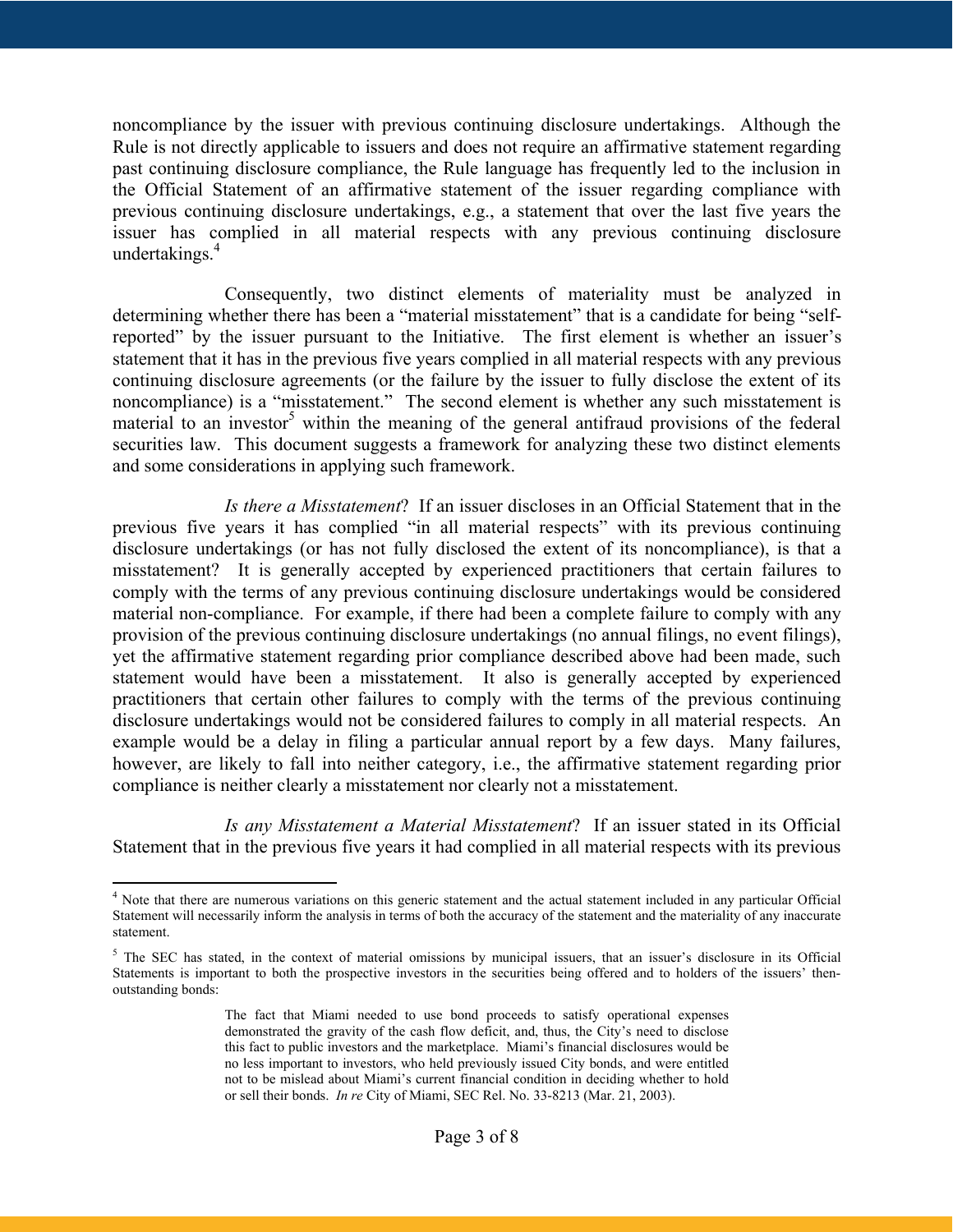continuing disclosure undertakings when in fact there had been instances of material noncompliance, or if the issuer did not fully disclose the extent of its noncompliance (i.e., there was a misstatement), such inaccurate disclosure must be material to investors for there to be a violation of the antifraud provisions of the federal securities law. The SEC considers the compliance history of an issuer under its continuing disclosure undertaking to be material to investors. As it stated in the recent *West Clark* proceeding<sup>6</sup>: "There is a substantial likelihood that a reasonable investor determining whether to purchase the municipal securities would attach importance to the School District's failure to comply with its prior continuing disclosure undertakings." In order to apply this reasoning to other fact situations, however, it is important to understand why the SEC considers the misstatement to be material to investors. According to the SEC in both the *West Clark* and *Kings Canyon*<sup>7</sup> proceedings, the statement is important to enable an evaluation of the continuing disclosure undertaking for the bonds being offered by the Official Statement and, in particular, the likelihood of future compliance. The following language is included in both the *West Clark* and *Kings Canyon* orders:<sup>8</sup>

> Moreover, critical to any evaluation of an undertaking to make disclosures, is the likelihood that the issuer or obligated person will abide by the undertaking. Therefore, the Rule requires disclosure in the final Official Statement of all instances in the previous five years in which any person providing an undertaking failed to comply in all material respects with any previous undertakings. This provides an incentive for issuers, or obligated persons, to comply with their undertakings, allowing underwriters, investors and others to assess the reliability of the disclosure representations.

Using this principle of assessing the reliability of the disclosure representations as a guide to evaluate future compliance, relevant factors in any analysis to determine whether any misstatement (or omission) is material could include the following:

 the importance of the information or notice to be provided (e.g., a delay in filing notice of an unscheduled draw on debt service reserves reflecting financial difficulties may merit different treatment than the substitution of a credit provider comparable in rating to the prior provider, particularly if notice of the substitution was provided separately to the affected bondholders under the terms of the governing bond document)

<sup>6</sup> *In re* West Clark Community Schools, SEC Rel. Nos. 33-9435, 34-70057 (July 29, 2013).

<sup>7</sup> *In re* Kings Canyon Joint Unified School District, SEC Rel. No. 33-9610 (July 8, 2014).

 $8$  The language cited mirrors language that the SEC used in adopting the continuing disclosure amendments to Rule 15c2-12, in which it stated:

The requirement should provide an additional incentive for issuers and obligated persons to comply with their undertakings to provide secondary market disclosure, and will ensure that Participating Underwriters and others are able to assess the reliability of disclosure representations. SEC Rel. No. 34-34961 (Nov. 10, 1994)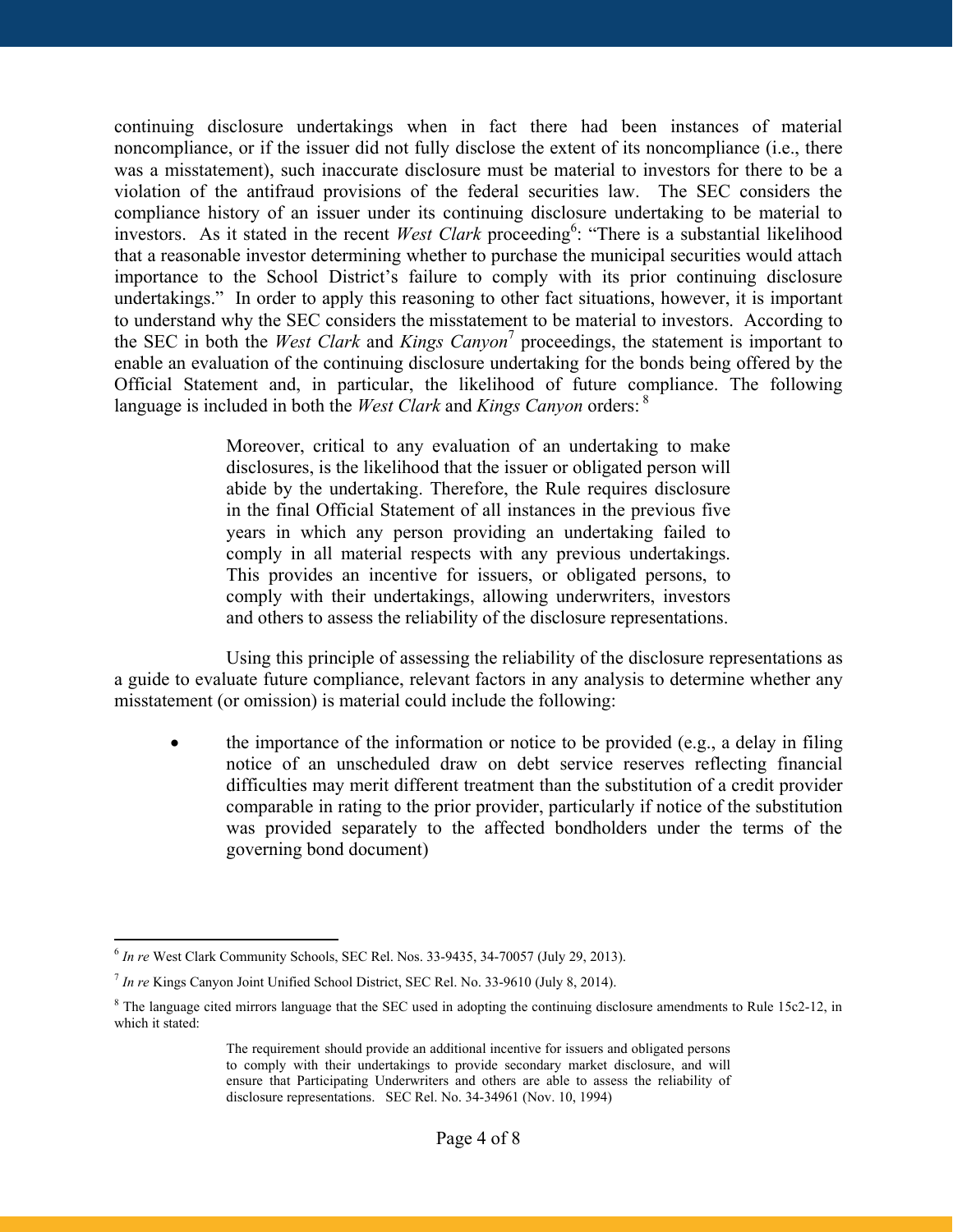- the extent to which the information or reported event was otherwise public, either on the issuer's investor information webpage or using commonly available internet search engines
- was the information otherwise available to institutional investors and rating agencies upon request, such that the information may have been taken into account in any pricing or rating of the bonds
- as an example of the immediately preceding two bullets, did any misstatement relate to an unreported failure to provide notice of one or more rating changes of monoline bond insurers or bank credit enhancers from the period 2008-2009 when the news of such rating changes was widely reported
- did the failures occur prior to the date of the initial operation of EMMA (July 1,  $2009<sup>9</sup>$
- the length of any delay in filing a report or notice
- the reason for the failure
- the extent to which there is a significant pattern of noncompliance
- the issuer disclosed several events while failing to disclose a single similar event
- how long after the end of the fiscal year an annual report was undertaken to be filed (e.g., if investors buy municipal revenue bonds with nine-month reporting deadlines without pricing differences, a filing that is three months late after a sixmonth deadline is less likely to be material than one three months late after a nine-month deadline)
- were the primary failures early in the five-year reporting period and has the issuer been fully compliant with its obligations in more recent years
- whether municipal securities for comparable credits were sold disclosing comparable non-compliance and, if so, whether market acceptance or pricing was impacted
- whether subsequent to the reporting failures the issuer engaged an independent dissemination agent
- were the failures the result of a single employee who has either been replaced or properly trained subsequently to make such filings

 $9$  In the July 31, 2014, press release announcing the modification to the Initiative, the Enforcement Division noted that issuers and underwriters "may not be able to identify certain violations during the period of the initiative due to the limitations of the pre-EMMA NRMSIR system."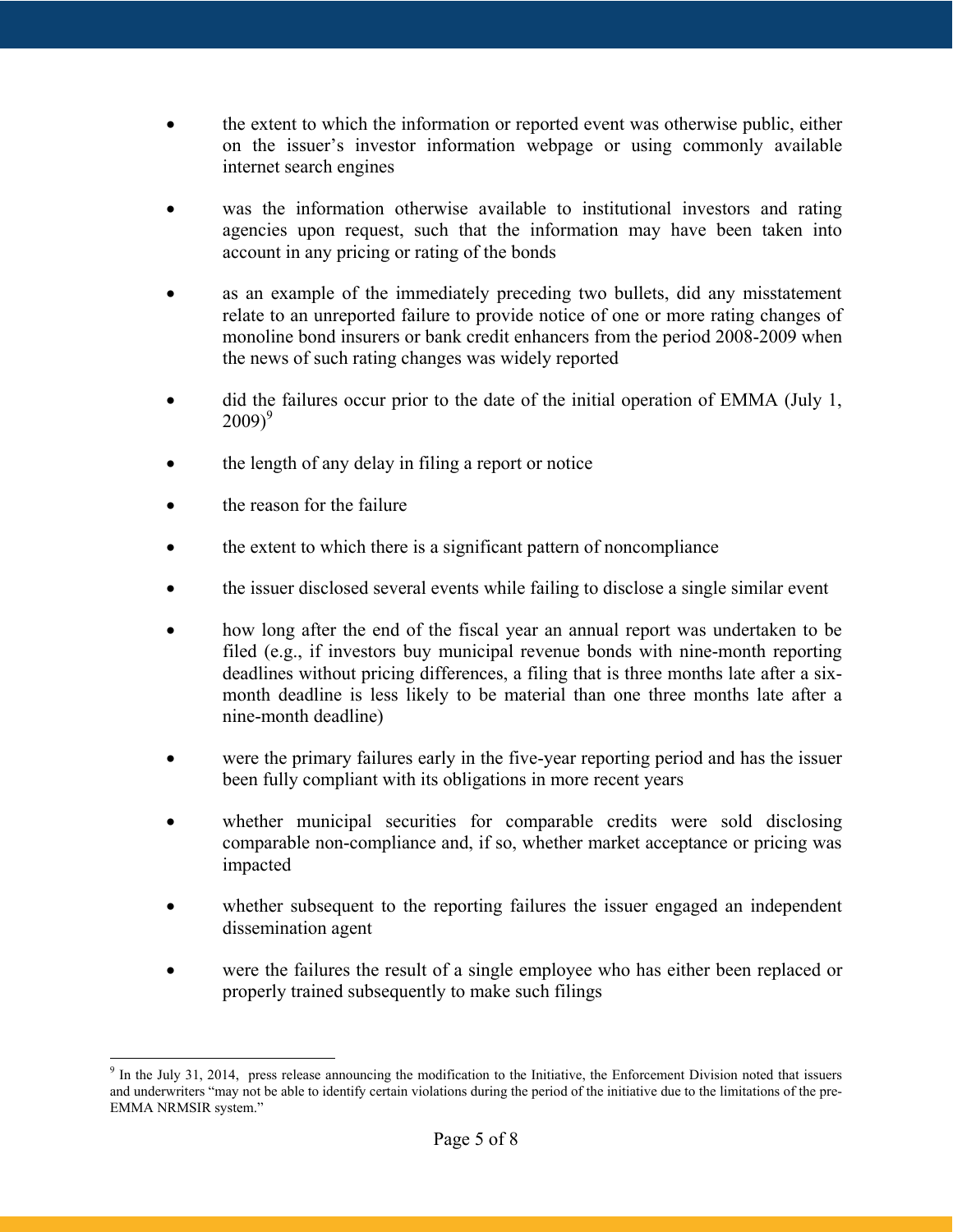whether the issuer has adopted continuing disclosure procedures and conducted associated training, such that past results are not indicative of future performance

The above list is not intended to be, and is not, comprehensive. It is indicative, however, of why any such analysis will be dependent upon the unique facts and circumstances in any particular instance.

#### **Other Elements of a SEC Enforcement Action**

An issuer should be counseled that, for a successful SEC enforcement action against the issuer, the SEC must establish scienter (fraudulent intent or recklessness) under Rule 10b-5 or negligence under Section  $17(a)(2)$  or (3). Those same elements apply to an SEC enforcement action against an underwriter regarding the general antifraud provisions. However, an underwriter also must consider whether the SEC might allege against the underwriter a violation of Rule 15c2-12 without regard to any culpable conduct.  $10$ 

#### **Misstatement versus Omission**

In the two enforcement proceedings cited above, *West Clark* and *Kings Canyon*, the relevant Official Statement contained a specific statement, found to be materially misleading, that the issuer had complied in all material respects with its previous continuing disclosure undertakings. In addition, the Initiative by its terms states that issuers who should consider selfreporting are those "[i]ssuers who may have made materially inaccurate statements in a final official statement regarding their prior compliance with their continuing disclosure obligations as described in Rule 15c2-12."

Would the analysis be any different if, with the same facts, the relevant Official Statement had made no statement as to the issuer's compliance with its previous continuing disclosure undertakings? Given the Commission's previous statements and goals, the Commission might assert that, in such case, the failure to state that the issuer had never made any required filings would be a material omission under applicable standards of the federal securities law, particularly in the context where the issuer is describing the new continuing disclosure undertaking. But the language prohibiting material omissions in Rule 10b-5 requires that the omission result in "the statements made" in the Official Statement being misleading, i.e., the omission must render some statement actually made misleading. So the unanswered question is what statements in an Official Statement are rendered misleading by total silence on the non-compliant continuing disclosure performance of the issuer when no statement is made as to such performance.

Regardless of the merit of the above analysis, an issuer and its counsel should take into consideration the public statements of SEC staff indicating their view that both the SEC's enforcement authority and the terms of the Initiative extend to cases where silence on the issuer's failure to comply with its continuing disclosure undertakings could constitute a material

<sup>&</sup>lt;sup>10</sup> See *In re* City Securities Corporation and Randy G. Ruhl, SEC Rel. Nos. 33-9434 and 34-70056 (July 29, 2013), in which the SEC charged the underwriter with a violation of, among other things, Rule 15c2-12(c).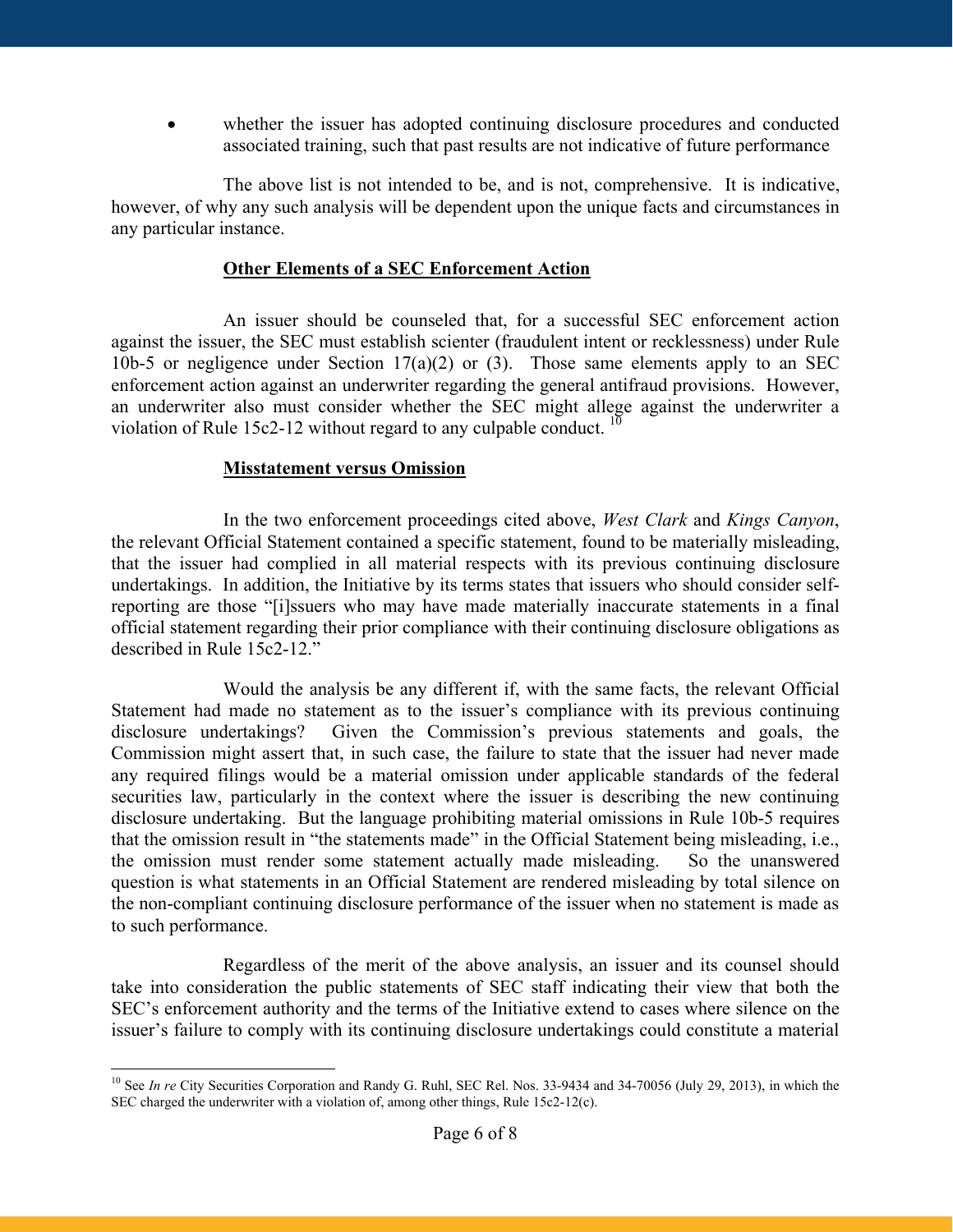omission actionable under the securities laws. Furthermore, total silence in any Official Statement on prior failures over the previous five years may result in an allegation that the Official Statement failed to qualify as a "final official statement" under the Rule, and that therefore the underwriter violated the Rule in connection with the sale of the bonds. An issuer should take into account that this analysis may cause its underwriter to self-report with respect to the bond offering.

#### **Distinction between Disclosure Decisions and Self Reporting Decisions**

In making disclosure in Official Statements, issuers and their counsel have often disclosed past failures to make all required filings on the specified dates without concluding or admitting that such failures were material. This reflects the trending disclosure practice, ensuring that investors are informed, even in cases where the failures were almost certainly not material.

But making decisions in response to the Initiative is different. Making disclosure that may or may not be material in an Official Statement is generally without a pricing penalty and does not require a conclusion of materiality. A decision to self-report under the Initiative is significantly different and involves assuming risks inherent in accepting the potential results of Commission determinations involving both an issuer and its personnel. The fact that Official Statements for other issuers in the past have disclosed certain continuing disclosure failures is not proof that any other issuer's similar failures to make disclosure was material to investors.

There are numerous other factors that must be considered by an issuer and its counsel in determining whether to self-report, including, without limitation:

- is there a material misstatement
- is there a material omission
- has an underwriter self-reported on the same set of facts
- has the issuer disclosed any misstatements or omissions regarding continuing disclosure compliance in a recent Official Statement
- if the issuer has determined there is no material misstatement or omission, does the issuer wish to explain (pursuant to section 5 of the Questionnaire) the context of what it perceives to be certain immaterial misstatements or omissions
- is the issuer already the subject of an SEC enforcement proceeding (see *Kings Canyon*)
- is the issuer prepared to accept the undertakings mandated by any settlement, including cooperating with any subsequent investigations by the Division, disclosure of any settlement terms in final official statements for a five year period, and establishing appropriate policies, procedures, and training regarding continuing disclosure obligations